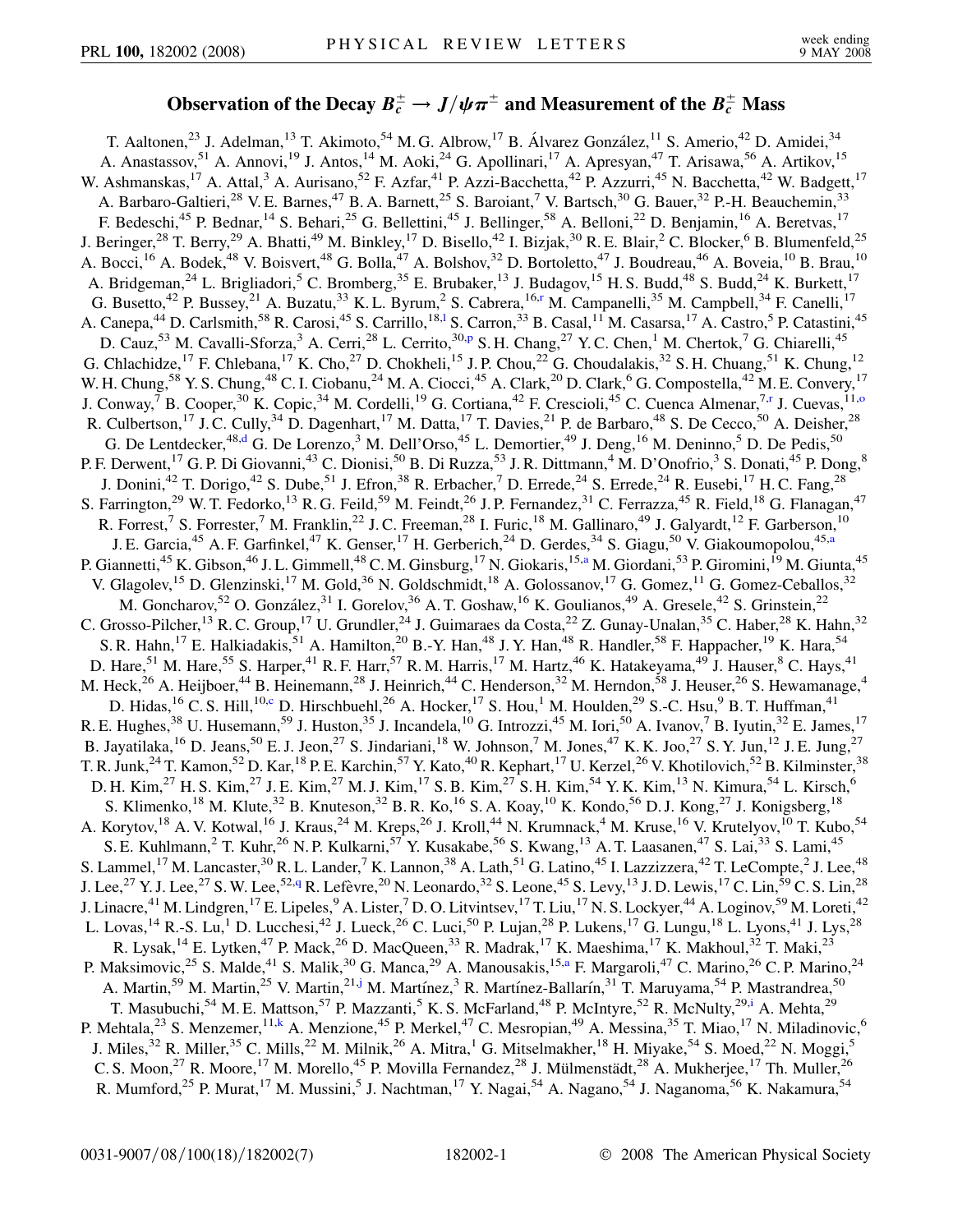<span id="page-1-6"></span><span id="page-1-4"></span><span id="page-1-2"></span>I. Nakano,<sup>39</sup> A. Napier,<sup>55</sup> V. Necula,<sup>16</sup> C. Neu,<sup>44</sup> M. S. Neubauer,<sup>24</sup> J. Nielsen,<sup>28,[f](#page-6-11)</sup> L. Nodulman,<sup>2</sup> M. Norman,<sup>9</sup> O. Norniella,<sup>24</sup> E. Nurse,<sup>30</sup> S. H. Oh,<sup>16</sup> Y. D. Oh,<sup>27</sup> I. Oksuzian,<sup>18</sup> T. Okusawa,<sup>40</sup> R. Oldeman,<sup>29</sup> R. Orava,<sup>23</sup> K. Osterberg,<sup>23</sup> S. Pagan Griso,<sup>42</sup> C. Pagliarone,<sup>45</sup> E. Palencia,<sup>17</sup> V. Papadimitriou,<sup>17</sup> A. Papaikonomou,<sup>26</sup> A. A. Paramonov,<sup>13</sup> B. Parks,<sup>38</sup> S. Pashapour,<sup>33</sup> J. Patrick,<sup>17</sup> G. Pauletta,<sup>53</sup> M. Paulini,<sup>12</sup> C. Paus,<sup>32</sup> D. E. Pellett,<sup>7</sup> A. Penzo,<sup>53</sup> T. J. Phillips,<sup>16</sup> G. Piacentino,<sup>45</sup> J. Piedra,<sup>43</sup> L. Pinera,<sup>18</sup> K. Pitts,<sup>24</sup> C. Plager,<sup>8</sup> L. Pondrom,<sup>58</sup> X. Portell,<sup>3</sup> O. Poukhov,<sup>15</sup> N. Pounder,<sup>41</sup> F. Prakos[h](#page-6-12)yn,<sup>15</sup> A. Pronko,<sup>17</sup> J. Proudfoot,<sup>2</sup> F. Ptohos,<sup>17,h</sup> G. Punzi,<sup>45</sup> J. Pursley,<sup>58</sup> J. Rademacker,<sup>41[,c](#page-6-6)</sup> A. Rahaman,<sup>46</sup> V. Ramakrishnan,<sup>58</sup> N. Ranjan,<sup>47</sup> I. Redondo,<sup>31</sup> B. Reisert,<sup>17</sup> V. Rekovic,<sup>36</sup> P. Renton,<sup>41</sup> M. Rescigno,<sup>50</sup> S. Richter,<sup>26</sup> F. Rimondi,<sup>5</sup> L. Ristori,<sup>45</sup> A. Robson,<sup>21</sup> T. Rodrigo,<sup>11</sup> E. Rogers,<sup>24</sup> S. Rolli,<sup>55</sup> R. Roser,<sup>17</sup> M. Rossi,<sup>53</sup> R. Rossin,<sup>10</sup> P. Roy,<sup>33</sup> A. Ruiz,<sup>11</sup> J. Russ,<sup>12</sup> V. Rusu,<sup>17</sup> H. Saarikko,<sup>23</sup> A. Safonov,<sup>52</sup> W. K. Sakumoto,<sup>48</sup> G. Salamanna,<sup>50</sup> O. Saltó,<sup>3</sup> L. Santi,<sup>53</sup> S. Sarkar,<sup>50</sup> L. Sartori,<sup>45</sup> K. Sato,<sup>17</sup> A. Savoy-Navarro,<sup>43</sup> T. Scheidle,<sup>26</sup> P. Schlabach,<sup>17</sup> E. E. Schmidt,<sup>17</sup> M. A. Schmidt,<sup>13</sup> M. P. Schmidt,<sup>59</sup> M. Schmitt,<sup>37</sup> T. Schwarz,<sup>7</sup> L. Scodellaro,<sup>11</sup> A. L. Scott,<sup>10</sup> A. Scribano,<sup>45</sup> F. Scuri,<sup>45</sup> A. Sedov,<sup>47</sup> S. Seidel,<sup>36</sup> Y. Seiya,<sup>40</sup> A. Semenov,<sup>15</sup> L. Sexton-Kennedy,<sup>17</sup> A. Sfyria,<sup>20</sup> S. Z. Shalhout,<sup>57</sup> M. D. Shapiro,<sup>28</sup> T. Shears,<sup>29</sup> P. F. Shepard,<sup>46</sup> D. Sherman,<sup>22</sup> M. Shimojima,<sup>54[,n](#page-6-13)</sup> M. Shochet,<sup>13</sup> Y. Shon,<sup>58</sup> I. Shreyber,<sup>20</sup> A. Sidoti,<sup>45</sup> P. Sinervo,<sup>33</sup> A. Sisakyan,<sup>15</sup> A. J. Slaughter,<sup>17</sup> J. Slaunwhite,<sup>38</sup> K. Sliwa,<sup>55</sup> J. R. Smith,<sup>7</sup> F. D. Snider,<sup>17</sup> R. Snihur,<sup>33</sup> M. Soderberg,<sup>34</sup> A. Soha,<sup>7</sup> S. Somalwar,<sup>51</sup> V. Sorin,<sup>35</sup> J. Spalding,<sup>17</sup> F. Spinella,<sup>45</sup> T. Spreitzer,<sup>33</sup> P. Squillacioti,<sup>45</sup> M. Stanitzki,<sup>59</sup> R. St. Denis,<sup>21</sup> B. Stelzer,<sup>8</sup> O. Stelzer-Chilton,<sup>41</sup> D. Stentz,<sup>37</sup> J. Strologas,<sup>36</sup> D. Stuart,<sup>10</sup> J. S. Suh,<sup>27</sup> A. Sukhanov,<sup>18</sup> H. Sun,<sup>55</sup> I. Suslov,<sup>15</sup> T. Suzuki,<sup>54</sup> A. Taffard,<sup>24[,e](#page-6-14)</sup> R. Takashima,<sup>39</sup> Y. Takeuchi,<sup>54</sup> R. Tanaka,<sup>39</sup> M. Tecchio,<sup>34</sup> P. K. Teng,<sup>1</sup> K. Terashi,<sup>49</sup> J. Thom,<sup>17[,g](#page-6-15)</sup> A. S. Thompson,<sup>21</sup> G. A. Thompson,<sup>24</sup> E. Thomson,<sup>44</sup> P. Tipton,<sup>59</sup> V. Tiwari,<sup>12</sup> S. Tkaczyk,<sup>17</sup> D. Toback,<sup>52</sup> S. Tokar,<sup>14</sup> K. Tollefson,<sup>35</sup> T. Tomura,<sup>54</sup> D. Tonelli,<sup>17</sup> S. Torre,<sup>19</sup> D. Torretta,<sup>17</sup> S. Tourneur,<sup>43</sup> W. Trischuk,<sup>33</sup> Y. Tu,<sup>44</sup> N. Turini,<sup>45</sup> F. Ukegawa,<sup>54</sup> S. Uozumi,<sup>54</sup> S. Vallecorsa,<sup>20</sup> N. van Remortel,<sup>23</sup> A. Varganov,<sup>34</sup> E. Vataga,<sup>36</sup> F. Vázquez, <sup>18,1</sup> G. Velev, <sup>17</sup> C. Vellidis, <sup>45[,a](#page-6-5)</sup> V. Veszpremi, <sup>47</sup> M. Vidal, <sup>31</sup> R. Vidal, <sup>17</sup> I. Vila, <sup>11</sup> R. Vilar, <sup>11</sup> T. Vine, <sup>30</sup> M. Vogel,<sup>36</sup> I. Volobouev,<sup>28,[q](#page-6-7)</sup> G. Volpi,<sup>45</sup> F. Würthwein,<sup>9</sup> P. Wagner,<sup>44</sup> R. G. Wagner,<sup>2</sup> R. L. Wagner,<sup>17</sup> J. Wagner-Kuhr,<sup>26</sup> W. Wagner,<sup>26</sup> T. Wakisaka,<sup>40</sup> R. Wallny,<sup>8</sup> S. M. Wang,<sup>1</sup> A. Warburton,<sup>33</sup> D. Waters,<sup>30</sup> M. Weinberger,<sup>52</sup> W. C. Wester III,<sup>17</sup> B. Whitehouse,<sup>55</sup> D. Whiteson,<sup>44[,e](#page-6-14)</sup> A. B. Wicklund,<sup>2</sup> E. Wicklund,<sup>17</sup> G. Williams,<sup>33</sup> H. H. Williams,<sup>44</sup> P. Wilson,<sup>17</sup> B. L. Winer,<sup>38</sup> P. Wittich,<sup>17[,g](#page-6-15)</sup> S. Wolbers,<sup>17</sup> C. Wolfe,<sup>13</sup> T. Wright,<sup>34</sup> X. Wu,<sup>20</sup> S. M. Wynne,<sup>29</sup> A. Yagil,<sup>9</sup> K. Yamamoto,<sup>40</sup> J. Ya[m](#page-6-16)aoka,<sup>51</sup> T. Yamashita,<sup>39</sup> C. Yang,<sup>59</sup> U.K. Yang,<sup>13,m</sup> Y.C. Yang,<sup>27</sup> W.M. Yao,<sup>28</sup> G.P. Yeh,<sup>17</sup> J. Yoh,<sup>17</sup> K. Yorita,<sup>13</sup> T. Yoshida,<sup>40</sup> G. B. Yu,<sup>48</sup> I. Yu,<sup>27</sup> S. S. Yu,<sup>17</sup> J. C. Yun,<sup>17</sup> L. Zanello,<sup>50</sup> A. Zanetti,<sup>53</sup> I. Zaw,<sup>22</sup> X. Zhang,<sup>24</sup> Y. Zheng,<sup>8[,b](#page-6-17)</sup> and

S. Zucchelli<sup>5</sup>

## $(CDF$  Coll[a](#page-6-5)boration)<sup>a</sup>

<sup>1</sup>*Institute of Physics, Academia Sinica, Taipei, Taiwan 11529, Republic of China*<br><sup>2</sup><sup>4</sup> *League Mational Laboratory, Argonna Illinois 60430, USA* 

*Argonne National Laboratory, Argonne, Illinois 60439, USA* <sup>3</sup>

<span id="page-1-5"></span><span id="page-1-3"></span><span id="page-1-1"></span><span id="page-1-0"></span>*Institut de Fisica d'Altes Energies, Universitat Autonoma de Barcelona, E-08193, Bellaterra (Barcelona), Spain* <sup>4</sup>

<sup>4</sup>Baylor University, Waco, Texas 76798, USA<br><sup>5</sup> Istitute Nazionale di Fisica Nucleare, University of Bologna, La

*Istituto Nazionale di Fisica Nucleare, University of Bologna, I-40127 Bologna, Italy* <sup>6</sup>

*Brandeis University, Waltham, Massachusetts 02254, USA* <sup>7</sup>

*University of California, Davis, Davis, California 95616, USA* <sup>8</sup>

*University of California, Los Angeles, Los Angeles, California 90024, USA* <sup>9</sup>

<sup>10</sup>University of California, San Diego, La Jolla, California 92093, USA<br><sup>10</sup>University of California, Santa Barbara, Santa Barbara, California 93106, USA<br><sup>11</sup>Instituto de Fisica de Cantabria, CSIC-University of Cantabria *Helsinki, Finland*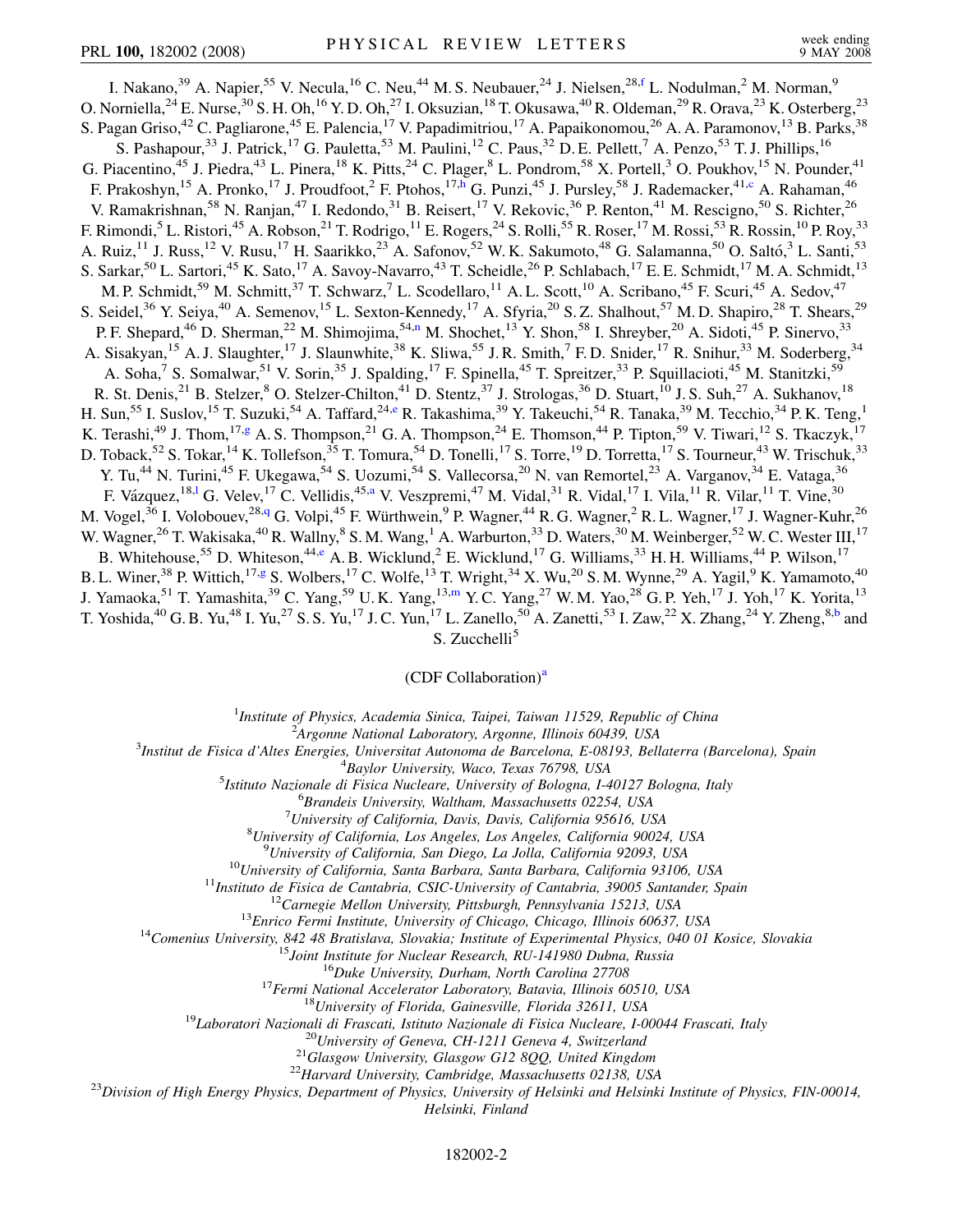<sup>24</sup>University of Illinois, Urbana, Illinois 61801, USA<br><sup>25</sup>The Johns Hopkins University, Baltimore, Maryland 21218, USA<br><sup>26</sup>Institut für Experimentelle Kernphysik, Universität Karlsruhe, 76128 Karlsruhe, Germany<br><sup>27</sup>Cent *Seoul National University, Seoul 151-742, Korea; Sungkyunkwan University, Suwon 440-746, Korea; Korea Institute of Science and Technology Information, Daejeon, 305-806, Korea;* Chonnam National University, Gwangju, 500-757, Korea<br><sup>28</sup>Ernest Orlando Lawrence Berkeley National Laboratory, Berkeley, California 94720, USA<br><sup>29</sup>University of Liverpool, Liverpool L69 7ZE, United Kingdom<br><sup>30</sup>University <sup>33</sup>Institute of Particle Physics: McGill University, Montréal, Canada H3A 2T8; and University of Toronto, Toronto, Canada M5S 1A7<br><sup>34</sup>University of Michigan, Ann Arbor, Michigan 48109, USA<br><sup>35</sup>Michigan State University, East Lansing, Michigan 48824, USA<br><sup>36</sup>University of New Mexico, Albuquerque, New <sup>41</sup>University of Oxford, Oxford OX1 3RH, United Kingdom<br><sup>42</sup>University of Padova, Istituto Nazionale di Fisica Nucleare, Sezione di Padova-Trento, I-35131 Padova, Italy<br><sup>43</sup>LPNHE, Universite Pierre et Marie Curie/IN2P3-C *and Scuola Normale Superiore, I-56127 Pisa, Italy* <sup>46</sup>*University of Pittsburgh, Pittsburgh, Pennsylvania 15260, USA* <sup>47</sup>Purdue University, West Lafayette, Indiana 47907, USA<br><sup>48</sup>University of Rochester, Rochester, New York 14627, USA<br><sup>48</sup>University of Rochester, Rochester, New York 14627, USA<br><sup>50</sup>Ustituto Nazionale di Fisica Nucleare, <sup>59</sup>*Yale University, New Haven, Connecticut 06520, USA* (Received 11 December 2007; published 8 May 2008)

The  $B_c^{\pm}$  meson is observed through the decay  $B_c^{\pm} \to J/\psi \pi^{\pm}$ , in data corresponding to an integrated luminosity of 2.4 fb<sup>-1</sup> recorded by the Collider Detector at Fermilab II detector at the Fermilab Tevatron. A signal of 108  $\pm$  15 candidates is observed, with a significance that exceeds 8 $\sigma$ . The mass of the  $B_c^{\pm}$ meson is measured to be  $6275.6 \pm 2.9$ (stat)  $\pm 2.5$ (syst) MeV/ $c^2$ .

DOI: [10.1103/PhysRevLett.100.182002](http://dx.doi.org/10.1103/PhysRevLett.100.182002) PACS numbers: 14.40.Nd, 13.20.He, 13.25.Hw

The  $B_c^-$  meson [\[1](#page-6-18)] is composed of a bottom quark, *b*, and an anticharm quark,  $\bar{c}$ , the heaviest quark flavors expected to form mesons. The presence of two relatively heavy quarks is unique in the  $B_c^{\pm}$  system, and affects the theoretical calculation of the decay properties and mass of the  $B_c^{\pm}$  meson. Either quark in the  $B_c^{\pm}$  meson can decay weakly, which suggests a large number of possible decay modes [\[2\]](#page-6-19) and an expected lifetime much shorter than that of other *B* mesons [\[3\]](#page-6-20). The mass of the  $B_c^{\pm}$  meson has been predicted using a variety of theoretical techniques. Nonrelativistic potential models have been used to predict a mass of the  $B_c^{\pm}$  in the range of 6247–6286 MeV/ $c^2$  [[4\]](#page-6-21), and a slightly higher value is found for a perturbative QCD calculation [\[5](#page-6-22)]. Recent lattice QCD calculations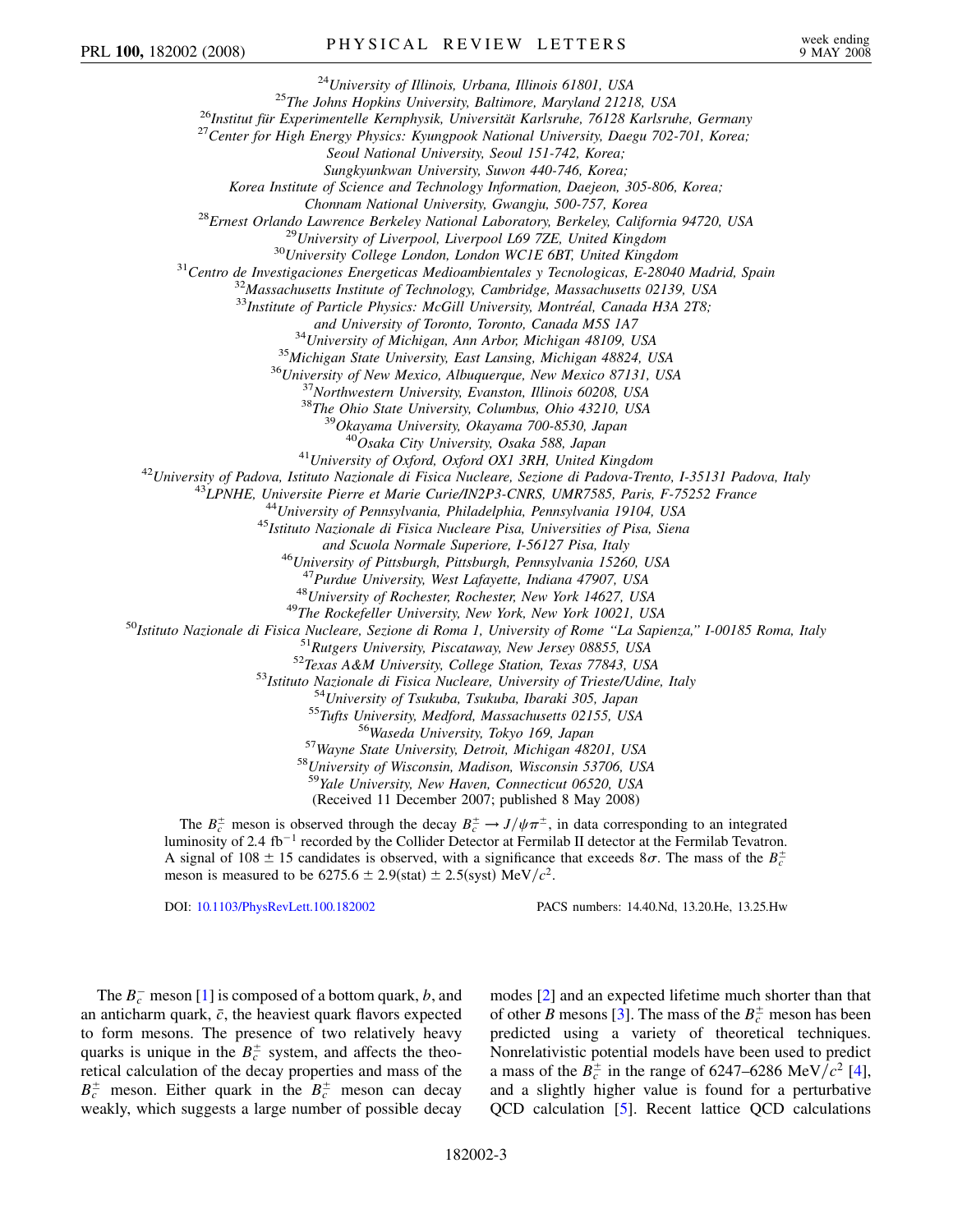provide a  $B_c^{\pm}$  mass prediction of 6304  $\pm$  12<sup>+18</sup> MeV/ $c^2$ [\[6\]](#page-6-23). Precision measurements of the properties of the  $B_c^{\pm}$  are needed to test these calculations.

The  $B_c^{\pm}$  meson is too massive to be produced at  $e^+e^$ colliders operating near the  $Y(4S)$  center of mass energy, and only a few candidate events, which were consistent with background processes, were observed at LEP [[7\]](#page-6-24). With a large *b*-quark production cross section and powerful multipurpose detectors, the Fermilab Tevatron is wellsuited to the study of all species of *B* hadrons, including the  $B_c^{\pm}$  meson. In particular, this collaboration observed the  $B_c^{\pm}$  meson in semileptonic decays and used these candidates to measure the lifetime of the  $B_c^{\pm}$  to be 0.463<sup>+0.073</sup>  $\pm$ 0*:*036 ps [\[8\]](#page-6-25). In addition, we have previously presented evidence for a  $B_c^{\pm} \rightarrow J/\psi \pi^{\pm}$  signal [[9\]](#page-6-26).

In this Letter, an analysis is presented which observes the decay mode  $B_c^{\pm} \to J/\psi \pi^{\pm}$ , with  $J/\psi \to \mu^+ \mu^-$ , and precisely measures the  $B_c^{\pm}$  mass. This result provides the first observation of the  $B_c^{\pm}$  meson in a fully reconstructed mode. This observation is made in  $p\bar{p}$  collisions at a center of mass energy of 1.96 TeV using the Collider Detector at Fermilab (CDF II) [[10](#page-6-27)]. The results presented here are based on a data sample with an integrated luminosity of 2.4 fb<sup> $-1$ </sup>, and supersede our earlier measurement [[9\]](#page-6-26), which was based on an integrated luminosity of 360  $pb^{-1}$ .

This analysis makes use of the tracking and muon identification systems. The tracking system consists of doublesided silicon detectors [[11](#page-6-28)] and a 96 layer open-cell drift chamber (COT) [[12](#page-6-29)] that operate inside a solenoid with a 1.4 T field oriented along the beam axis. Charged particles with  $p_T > 250 \text{ MeV}/c^2$  [[13](#page-6-30)] that originate from the collision point are measured in the tracking system with a momentum resolution of  $\sigma(p_T)/p_T \sim$  $0.0015p_T$  (GeV/c)<sup>-1</sup>. Muon candidates from the decay  $J/\psi \rightarrow \mu^+ \mu^-$  are identified by two sets of drift chambers located radially outside the electromagnetic and hadronic calorimeters. The central muon chambers cover the pseudorapidity region  $|\eta|$  < 0.6 and are sensitive to muons with transverse momentum  $p_T > 1.4 \text{ GeV}/c$ . A second muon system covers the region  $0.6 < |\eta| < 1.0$  and detects muons having  $p_T > 2.0$  GeV/c. Muon triggering and identification are based on matching tracks measured in the muon system to COT tracks. This analysis is based on events recorded with a trigger that is dedicated to the collection of a  $J/\psi \rightarrow \mu^+ \mu^-$  sample. The first level of the three-level trigger system requires two muon candidates with tracks in the COT and muon chamber systems that match in the transverse view. The track trigger system identifies tracks with  $p<sub>T</sub> > 1.4 \text{ GeV}/c$  and a 1.25° resolution in the transverse view. The presence of muon chamber hits that are consistent with trigger tracks is required to satisfy the lowest level trigger. The second level imposes the requirement that muon candidates have opposite charge and limits the accepted range of opening angle between the two muon candidates. The highest level of the  $J/\psi$  trigger reconstructs the muon pair in software, and requires that the invariant mass of the pair falls within the range  $2.7-4.0 \text{ GeV}/c^2$ .

The analysis of the data begins with a selection of wellmeasured  $J/\psi \rightarrow \mu^+ \mu^-$  candidates. Events are required to contain two oppositely charged muon candidates that satisfy restrictive matching requirements, consistent with the full measurement precision of the COT and muon chamber systems. The tracks reconstructed in the COT are extrapolated to the position of the muon chambers. Both the position and slope measurements made in the muon system are required to be within  $3\sigma$  of the extrapolated tracks. We also require that both muon tracks have associated measurements in at least three of the six layers of the silicon detector within 10 cm of the beam line, and a two-track invariant mass within 70 MeV/ $c<sup>2</sup>$  of the worldaverage  $J/\psi$  mass [[14](#page-6-31)]. This data sample provides approximately  $17 \times 10^6$  events containing  $J/\psi$  candidates, measured with an average mass resolution of 13 MeV $/c^2$ .

Both  $B^{\pm} \to J/\psi K^{\pm}$  and  $B_c^{\pm} \to J/\psi \pi^{\pm}$  combinations are reconstructed in this analysis. The relatively plentiful  $B^{\pm}$  sample serves as a reference signal and is used to develop criteria for the  $B_c^{\pm}$  selection. These final states are identified by assigning the  $\pi^{\pm}$  or  $K^{\pm}$  mass to all tracks not used in the  $J/\psi$  reconstruction. In order to provide the measurement resolution sufficient to discriminate between directly produced tracks and *B*-hadron decay products, the  $\pi^{\pm}$  and  $K^{\pm}$  candidate tracks are required to have measurements in at least three layers of the silicon detector. Each three-track combination must satisfy a fit in which the tracks are required to originate from a single vertex and the invariant mass of the muon pair is constrained to the world-average  $J/\psi$  mass. Approximately 65 000  $B^{\pm}$  candidates are identified in this loosely selected sample.

The selection requirements are further improved to give a large  $B^{\pm} \rightarrow J/\psi K^{\pm}$  signal with very small background, in order to increase the significance of the  $B_c^{\pm}$  observation. Since the  $B_c^{\pm}$  lifetime is significantly shorter than the lifetime of the  $B^{\pm}$ , each selection variable under consideration has been studied for its effect on preserving signal and removing background only for  $J/\psi K^{\pm}$  combinations with  $80 < ct < 300 \mu$ m, where *t* is the proper decay time of the *B*<sup> $\pm$ </sup> determined from  $t \equiv \vec{L}_T \cdot \vec{p}_T(B) \frac{M(B)}{|p_T(B)|^2}$ ,  $M(B)$  is the mass of the combination,  $\vec{p}_T(B)$  is the transverse momentum of the combination, and  $\vec{L}_T$  is the transverse displacement of the  $J/\psi K^{\pm}$  decay vertex from the beam line. Each selection quantity considered is evaluated for its efficiency in retaining the  $B^{\pm}$  signal and reducing the combinatorial background in the 5.4–5.5 GeV/ $c<sup>2</sup>$  mass range. This range was chosen to avoid lower mass backgrounds from partially reconstructed decays and the Cabibbo-suppressed process  $B^{\pm} \to J/\psi \pi^{\pm}$ .

Several characteristics of the  $J/\psi K^{\pm}$  candidates are considered for selection requirements. Minimum  $p_T$  requirements on the  $K^{\pm}$  and  $B^{\pm}$  candidates are used to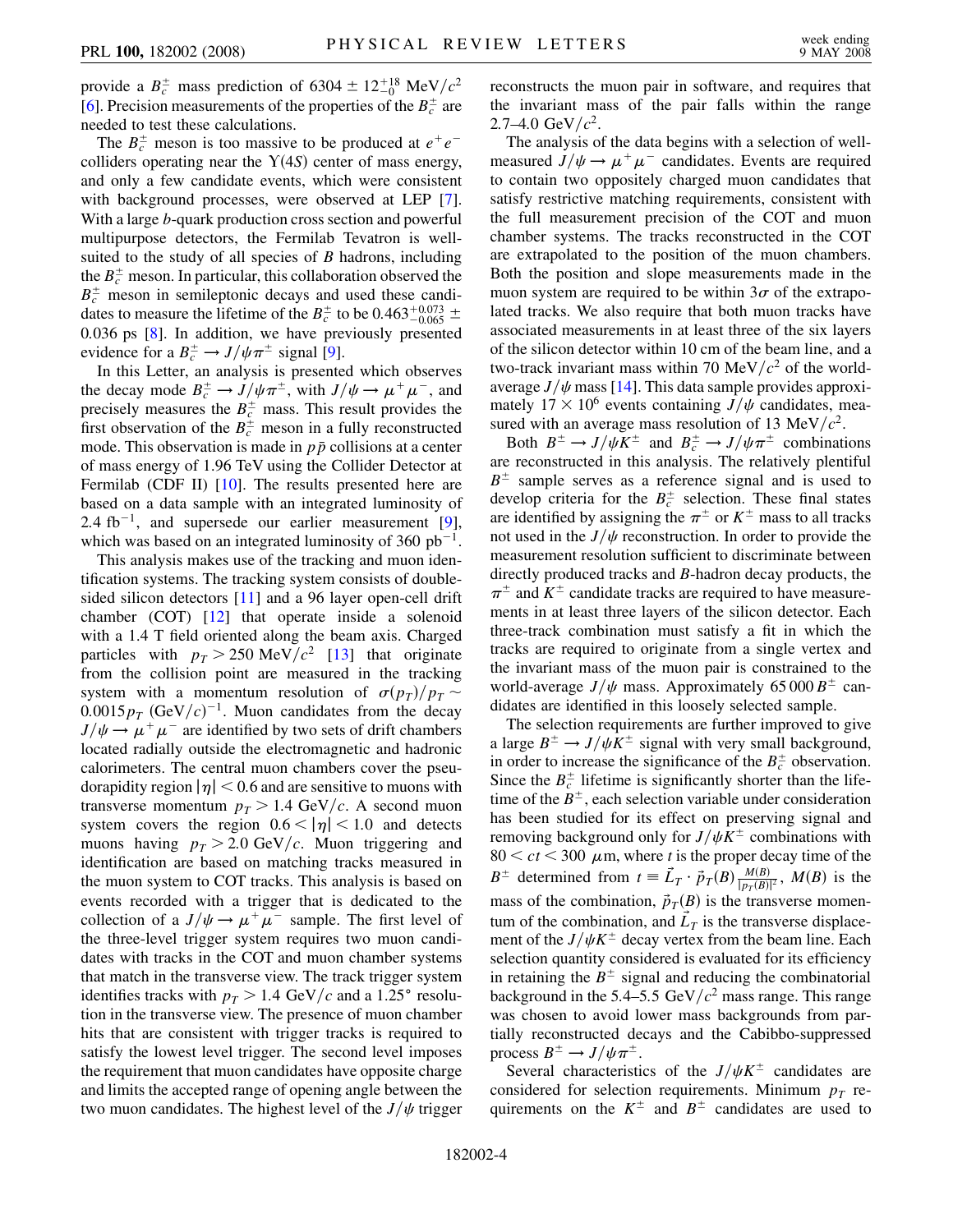suppress backgrounds from  $J/\psi K^{\pm}$  combinations that are not related to the  $B^{\pm}$  decay. Reasonable vertex quality is assured by placing a minimum value on the accepted probability  $P(\chi^2)$  of the mass- and vertex-constrained fit used to obtain the  $B^{\pm}$  candidate. The trajectory of the  $K^{\pm}$  is required to originate from the  $B^{\pm}$  decay vertex by placing a requirement on its distance of closest approach  $d_{SV}(K)$  and associated uncertainty  $\sigma_{dsv}(K)$  (typically 40  $\mu$ m) with respect to the vertex found in the  $J/\psi$  fit. Similar quantities,  $d_{PV}(K)$  and  $\sigma_{d_{PV}}(K)$  (typically 30  $\mu$ m), measured with respect to the primary vertex are used to remove tracks that originate from direct production processes. We suppress the promptly produced combinatorial background by rejecting candidates with small *ct*. A requirement on  $\sigma_{ct}$  removes poorly-reconstructed combinations and other backgrounds. We also reject  $J/\psi K^{\pm}$  combinations that are inconsistent with having originated from the beam line by requiring a small magnitude for the transverse impact of the candidate,  $\vec{d}_{PV}(B) = \vec{L}_T \times \vec{p}_T(B)/|p_T(B)|$ , and a small angle  $\beta$  between  $\vec{L}_T$  and  $\vec{p}_T(B)$ .

Two sets of selection criteria based on these quantities are listed in Table [I.](#page-4-0) The first step of the selection process is to impose the ''standard'' selection requirements listed above and retain all  $J/\psi K^{\pm}$  combinations that satisfy them. However, the selection studies indicate that a substantial number of  $B^{\pm} \rightarrow J/\psi K^{\pm}$  signal events fail exactly one of the standard selection requirements. To increase the overall signal efficiency, we introduce a ''high-*pT*'' selection, comprised of combinations that satisfy more restrictive  $p_T$  requirements, and pass all but one of the other high- $p_T$  selection criteria in Table [I](#page-4-0). Figure [1](#page-4-1) shows the reconstructed  $B^{\pm} \rightarrow J/\psi K^{\pm}$  signal for candidates that satisfy the standard or high- $p_T$  selection criteria. The additional combinations retained by the high- $p_T$  selection increase the  $B^{\pm}$  yield by 28%, and the combinatorial background by 48%. The total signal of approximately  $21 100 B^{\pm}$  candidates with a small background of 430 events in the  $B^{\pm}$  sideband region between 5.4 and

<span id="page-4-0"></span>TABLE I. Selection variables and requirements for the standard selection and high- $p<sub>T</sub>$  selection as described in the text. Here " $Trk$ " refers to the track combined with the  $J/\psi$  and may be a  $K^{\pm}$  or  $\pi^{\pm}$  candidate for the  $B^{\pm}$  or  $B_c^{\pm}$ , respectively.

| Selection variable                                       | Standard        | High- $p_T$     |
|----------------------------------------------------------|-----------------|-----------------|
| $p_T(Trk)$                                               | $>1.7$ GeV/ $c$ | $>2.5$ GeV/c    |
| $p_T(J/\psi Trk)$                                        | $>5$ GeV/ $c$   | $>6$ GeV/ $c$   |
| $P(\chi^2)$                                              | $> 0.1\%$       | $>1\%$          |
| $ d_{SV}(Trk) $                                          | $<$ 100 $\mu$ m | $<$ 80 $\mu$ m  |
| $\frac{d_{\text{PV}}(Trk)}{\sigma_{d_{\text{PV}}(Trk)}}$ | >2.5            | >3              |
| $\frac{d_{\text{PV}}(B)}{\sigma_{d_{\text{PV}}(B)}}$     | < 2.5           | $\leq$ 2        |
| ct                                                       | $>80 \mu m$     | $>100 \mu m$    |
| $\sigma_{ct}$                                            | $<$ 30 $\mu$ m  | $<$ 25 $\mu$ m  |
| β                                                        | $< 0.4$ radians | $< 0.3$ radians |

5.5 GeV/ $c^2$  demonstrates that this selection effectively removes the background to *B*-hadron candidates.

The candidates used for the reconstruction of the  $B_c^{\pm}$  are obtained by applying the selection criteria in Table [I](#page-4-0) to the sample interpreted as  $J/\psi \pi^{\pm}$ . Figure [2](#page-5-0) shows the  $B_c^{\pm} \rightarrow$  $J/\psi \pi^{\pm}$  candidates under the combined standard and high- $p_T$  selections. The data are also shown for a limited mass region suggested by theoretical expectations [\[4](#page-6-21)–[6\]](#page-6-23). A clear excess of  $J/\psi \pi^{\pm}$  combinations is evident around 6280 MeV/ $c^2$ .

The data shown in Fig.  $2(b)$  are fitted using an unbinned log likelihood function that uses a Gaussian shape for the signal plus a background model that includes contributions from both combinatorial sources and contributions from Cabibbo-suppressed  $B_c^{\pm} \rightarrow J/\psi K^{\pm}$  decays in the probability distribution function. Simulated events are used to estimate the mass distribution expected from the misidentified Cabibbo-suppressed process, and it is found to be approximately Gaussian, centered 60 MeV $/c^2$  below the true  $B_c^{\pm}$  mass and having a 30 MeV/ $c^2$  width. The characteristic width for the signal in the probability distribution function is varied for each candidate in proportion to the mass uncertainty estimated from the individual track uncertainties. A similar fit performed on the  $B^{\pm}$  candidates finds that the mass resolution is underestimated by a factor of 1.55 with this method. Consequently, the mass uncertainties used in the  $J/\psi \pi^{\pm}$  fit are scaled by this factor. For the central value of the fit, the Cabibbo-suppressed contribution is fixed to 0.05 of the total  $B_c^{\pm}$  yield, which is comparable to the measurements obtained for Cabibbosuppressed  $B^{\pm}$  decays [[14](#page-6-31)]. Figure [2\(b\)](#page-5-1) shows a projection

<span id="page-4-1"></span>

FIG. 1. The invariant mass distribution of  $J/\psi K^{\pm}$  combinations.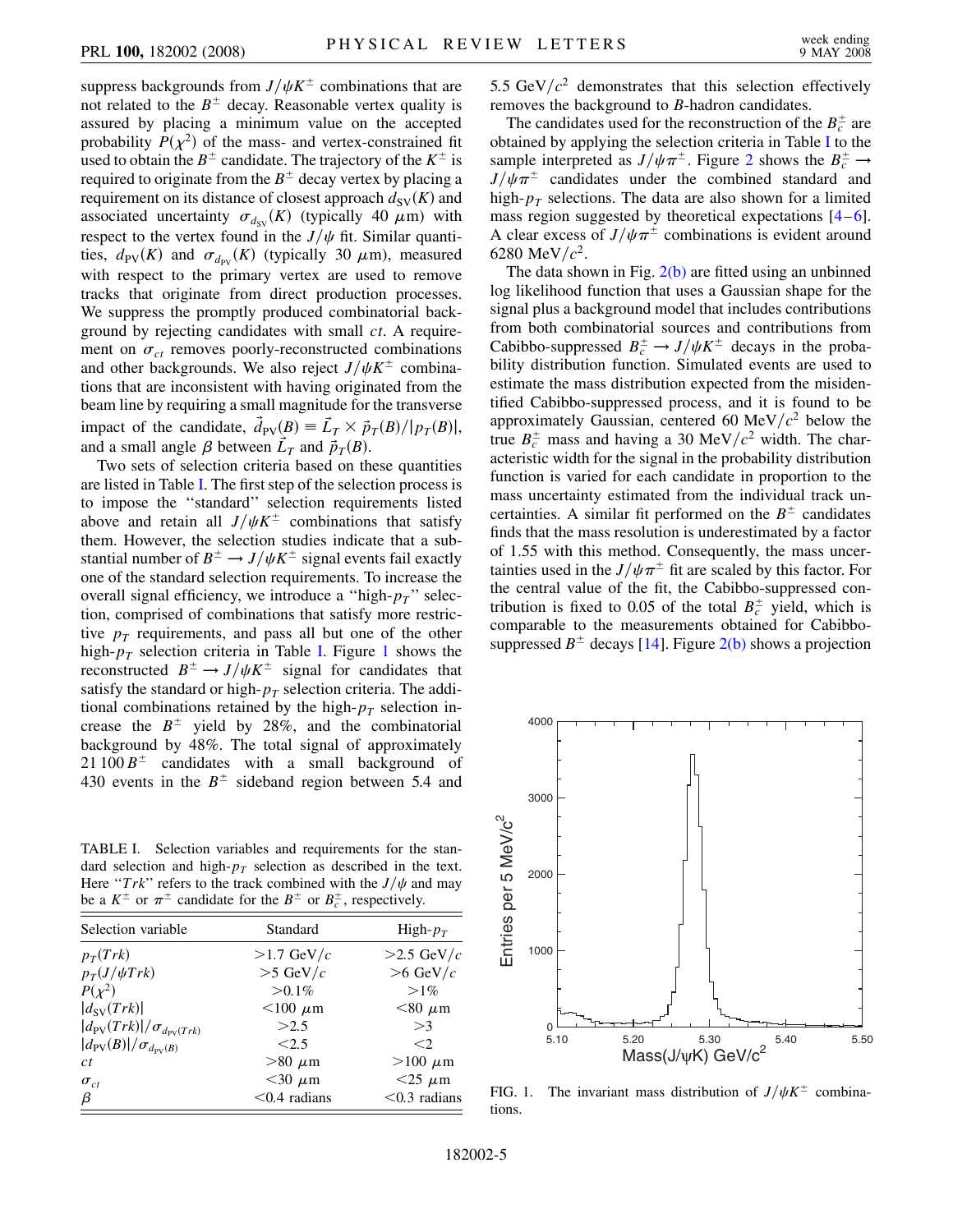<span id="page-5-0"></span>

<span id="page-5-1"></span>FIG. 2. (a) The invariant mass distribution of  $J/\psi \pi^{\pm}$  combinations. The large enhancement near  $5.2 \text{ GeV}/c^2$  is due to  $B^{\pm} \rightarrow J/\psi K^{\pm}$  candidates, which have been reconstructed with an incorrect mass assignment for the  $K^{\pm}$ . (b) Identical to (a), but in a narrower mass range around the theoretically favored  $B_c^{\pm}$ mass. The projection of the fit to the data is indicated by the curve overlaid on (b).

of the fit overlaid on the data, which has  $\chi^2/\text{DoF} =$ 34.6/32 and a probability of  $P(\chi^2) = 0.30$ .

The result of the unbinned fit over the mass range 6150–6500 MeV/ $c^2$  gives a  $B_c^{\pm}$  signal of 108  $\pm$  15 candidates with a mass of  $6275.6 \pm 2.9 \text{ MeV}/c^2$ . The lower limit of the fitting range was chosen to avoid possible backgrounds due to partially reconstructed  $B_c^{\pm}$  and the upper limit is arbitrary. This fit was repeated over the same mass range with the constraint that no signal is present in order to obtain a significance. The ratio of likelihoods between the two fits yields a probability for the null hypothesis of  $1.2 \times 10^{-16}$ , equivalent to a fluctuation of  $8\sigma$  or more in a Gaussian distribution. A second significance test was also performed, which used a Monte Carlo simulation to estimate the probability for a backgroundonly sample to mimic a signal at least as significant as the one observed. This study confirmed the significance estimate obtained from the ratio-of-likelihoods test. We conclude that this enhancement is an observation of the process  $B_c^{\pm} \to J/\psi \pi^{\pm}$ .

Studies that were performed for the mass measurement of other *B* mesons that contain a  $J/\psi$  in the final state [\[15\]](#page-6-32) are used for an evaluation of some of the systematic uncertainties. The systematic uncertainty due to tracking detector misalignments and material distributions used in track fitting is assessed by varying these within reasonable limits. Based on these studies, a systematic uncertainty of 0.6 MeV/ $c<sup>2</sup>$  is assigned to account for misalignments and material modeling. A comparison between the fitted  $J/\psi K^{\pm}$  mass spectrum obtained in 12 independent periods of data finds the measured mass of the  $B^{\pm}$  meson for each subset to be within  $1.8\sigma$  of the entire sample. Consquently, no systematic uncertainty is assigned for time dependent effects on this mass measurement. The momentum scale of the tracking system is calibrated with the  $J/\psi$ ,  $\psi(2S)$ , and Y states, all of which have been well measured previously [\[14\]](#page-6-31). The uncertainty of the momentum scale for the decay products of the  $B_c^{\pm}$  which was derived from this calibration contributes an additional mass uncertainty of 0.6 MeV/ $c^2$ . The sensitivity of the mass measurement to the assumed Cabibbo-suppressed background process was tested with simulated events. Variations of 0.0–0.1 for the fractional contribution correspond to mass measurement variations of 0.8 MeV $/c^2$ , which is taken to be the systematic uncertainty associated with this unknown background contribution.

An additional systematic uncertainty comes from the fitting procedure. The scale factor associated with the mass uncertainty which is used in the fit was set to the best value obtained in a fit to the topologically similar  $B^{\pm} \rightarrow J/\psi K^{\pm}$  final state. However, other reconstructed *B* hadrons that include a  $J/\psi$  in the final state have been studied as well. Scale factors in the range of 1.25–2.0 have been suggested by these studies, so the fit for the  $B_c^{\pm}$  mass was repeated for this range. An uncertainty of 2.2 MeV $/c<sup>2</sup>$ in the calculated  $B_c^{\pm}$  mass is indicated due to the fitting procedure. The combined systematic uncertainty is the sum in quadrature of the uncertainties in our calibration, tracking, and fitting procedure. The total systematic uncertainty in the  $B_c^{\pm}$  mass measurement is determined to be 2.5 MeV/ $c^2$ .

In conclusion, we have observed fully reconstructed  $B_c^{\pm}$ mesons through the decay  $B_c^{\pm} \rightarrow J/\psi \pi^{\pm}$ . A signal of  $108 \pm 15$  candidates is observed with a significance greater than an  $8\sigma$  fluctuation of a Gaussian distribution. The mass of the  $B_c^{\pm}$  meson is measured to be 6275.6  $\pm$  $2.9$ (stat)  $\pm 2.5$ (syst) MeV/ $c^2$ .

We thank the Fermilab staff and the technical staffs of the participating institutions for their vital contributions. This work was supported by the U.S. Department of Energy and National Science Foundation; the Italian Istituto Nazionale di Fisica Nucleare; the Ministry of Education, Culture, Sports, Science and Technology of Japan; the Natural Sciences and Engineering Research Council of Canada; the National Science Council of the Republic of China; the Swiss National Science Foundation; the A.P. Sloan Foundation; the Bundesministerium für Bildung und Forschung, Germany; the Korean Science and Engineering Foundation and the Korean Research Foundation; the Science and Technology Facilities Council and the Royal Society, UK; the Institut National de Physique Nucleaire et